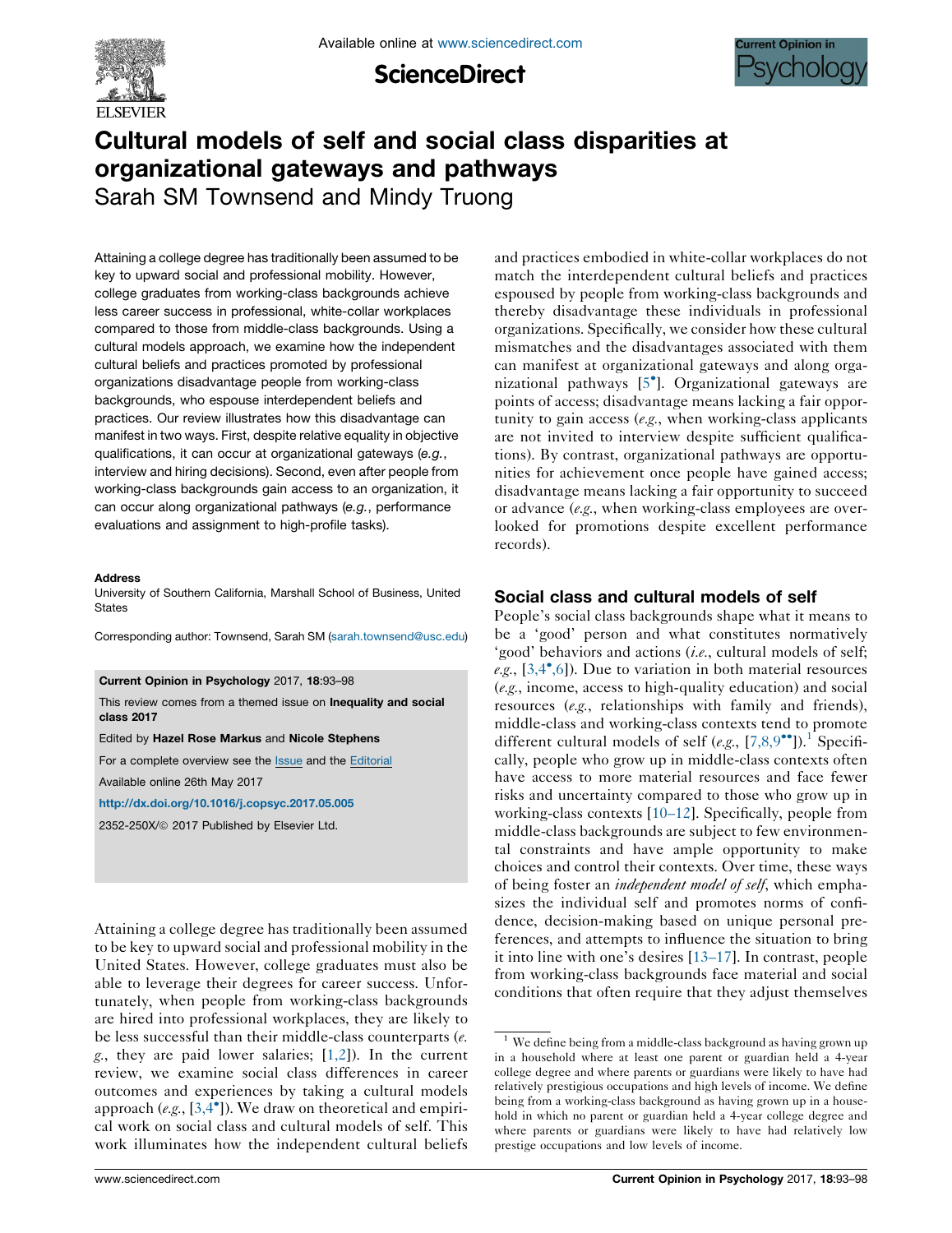to their contexts and rely on close others for support. Over time, these ways of being foster an *interdependent model of* self, which emphasizes one's relationship to others and promotes norms of being tough and strong, adhering to rules and standards, and constraining one's behaviors during interactions with authority figures [\[18–22](#page-4-0)].

Independent and interdependent models are both valid ways of perceiving and acting in the world. However, institutions are often set up and operate primarily according to one model or the other. When individuals enter contexts that promote a model of self that differs from the one on which they rely, they experience a *cultural mismatch* (e.g., [[23,24](#page-4-0)]). Given that workplaces are often set up according to the cultural model of self held by their founders and the majority of their members, professional or white-collar workplaces are likely to rely on independent models of self  $[25\degree]$ . [Although](#page-4-0) college affords students from working-class backgrounds opportunities to learn and practice some elements of an independent model, social class differences in models of self persist through graduation (Phillips et al., unpublished). As a result, people from working-class backgrounds are likely to experience a cultural mismatch between the independent model prevalent in organizational settings and their interdependent model of self. As we discuss below, this cultural mismatch may lead people from working-class backgrounds to experience disadvantage at the organizational gateways and pathways required for career success.

# Cultural mismatch at organizational gateways

Given that the primary factors that determine passage through an organizational gateway are education, relevant professional experience, and personal contacts (e.g., referrals; [[26\]](#page-4-0)), objective social class differences in qualifications partially explain social class disparities at these points of access. Indeed, people from working-class backgrounds, compared to those from middle-class backgrounds, are less likely to attain 4-year college degrees, more likely to attend lower status colleges and universities, and more likely to lack valuable social networks and relevant professional experiences (e.g., internships; [\[27–](#page-4-0) [30\]](#page-4-0)). What we suggest here, however, is that even when controlling for objective factors such as education, contacts, and professional experience, a cultural mismatch will occur between organizations' and hiring managers' independent models of self and working-class job seekers' interdependent models. Specifically, we theorize that, due to the importance placed on cultural fit at organizational gateways, this mismatch will lead working-class applicants to be disadvantaged.

Perceived cultural fit between the applicant and the organization or the hiring manager is a major criterion in interview and hiring decisions [\[31–33](#page-4-0)]. Given that candidates typically hold similar objective qualifications in terms of education and experience, hiring managers

assign substantial weight to the subjective fit criteria and often use cultural fit as a formal evaluative criterion  $[34.35<sup>•</sup>]$ . We theorize that the cultural [mismatch](#page-4-0) between organizations' and hiring managers' independent models of self and working-class job seekers' interdependent models will disadvantage these applicants because they will be more likely to be perceived as lacking cultural fit. For example, confidence in decision-making, a characteristic more consistent with norms of independence than norms of interdependence [\[15,17](#page-4-0)], is often used during the resume selection and interview process to indicate fit and professional demeanor [\[36,37](#page-4-0)]. In addition, job applicants who possess independent (i.e., agentic) skills are rated as more competent and more likely to be hired than applicants who present themselves as more interdependent (i.e., communal;  $[38]$  $[38]$ ). Illustrating this value, Deloitte's website encourages interviewees to 'be confident' and 'sell yourself,' advising: "Make sure you can speak confidently about any experiences you've had in the workplace and in the classroom . . . be sure to sell yourself by promoting your skills and abilities" (Deloitte Interview tips; URL: [https://www2.deloitte.com/us/en/pages/careers/articles/](https://www2.deloitte.com/us/en/pages/careers/articles/about-deloitte-careers-interview-tips.html) [about-deloitte-careers-interview-tips.html](https://www2.deloitte.com/us/en/pages/careers/articles/about-deloitte-careers-interview-tips.html)). Applicants from working-class backgrounds may be uncomfortable and inexpert at displaying confidence and engaging in self-promotion, behaviors that are inconsistent with norms of interdependence.

Although not focused on cultural models of self per se, research in sociology on the influence of social-class in the hiring process has also demonstrated how cultural fit disadvantages applicants from working-class backgrounds. In a study using a sample of elite law firms, male applicants whose resumes signaled they were from higher class backgrounds (e.g., they had participated in extracurricular activities such as sailing) received more interview invitations than male applicants whose resumes signaled they were from lower class backgrounds (e.g., they had participated in extracurricular activities such track and field; [\[39](#page-4-0)]). Focusing on this type of cultural fit  $(i.e.,$  alignment of applicants' extracurricular activities with White middle/upper-class culture) disadvantages applicants from working-class backgrounds who are less likely than applicants from middle-class backgrounds to have engaged in the requisite activities.

# Cultural mismatch along organizational pathways

Despite disadvantages at organizational gateways, some working-class applicants are able to beat the odds and gain employment in professional organizations. However, given that organizations tend to operate according to an independent model of self, the experience of cultural mismatch is likely to disadvantage employees from working-class backgrounds along organizational pathways  $[25\degree, 40\degree]$ . Although social class [disparities](#page-4-0) created by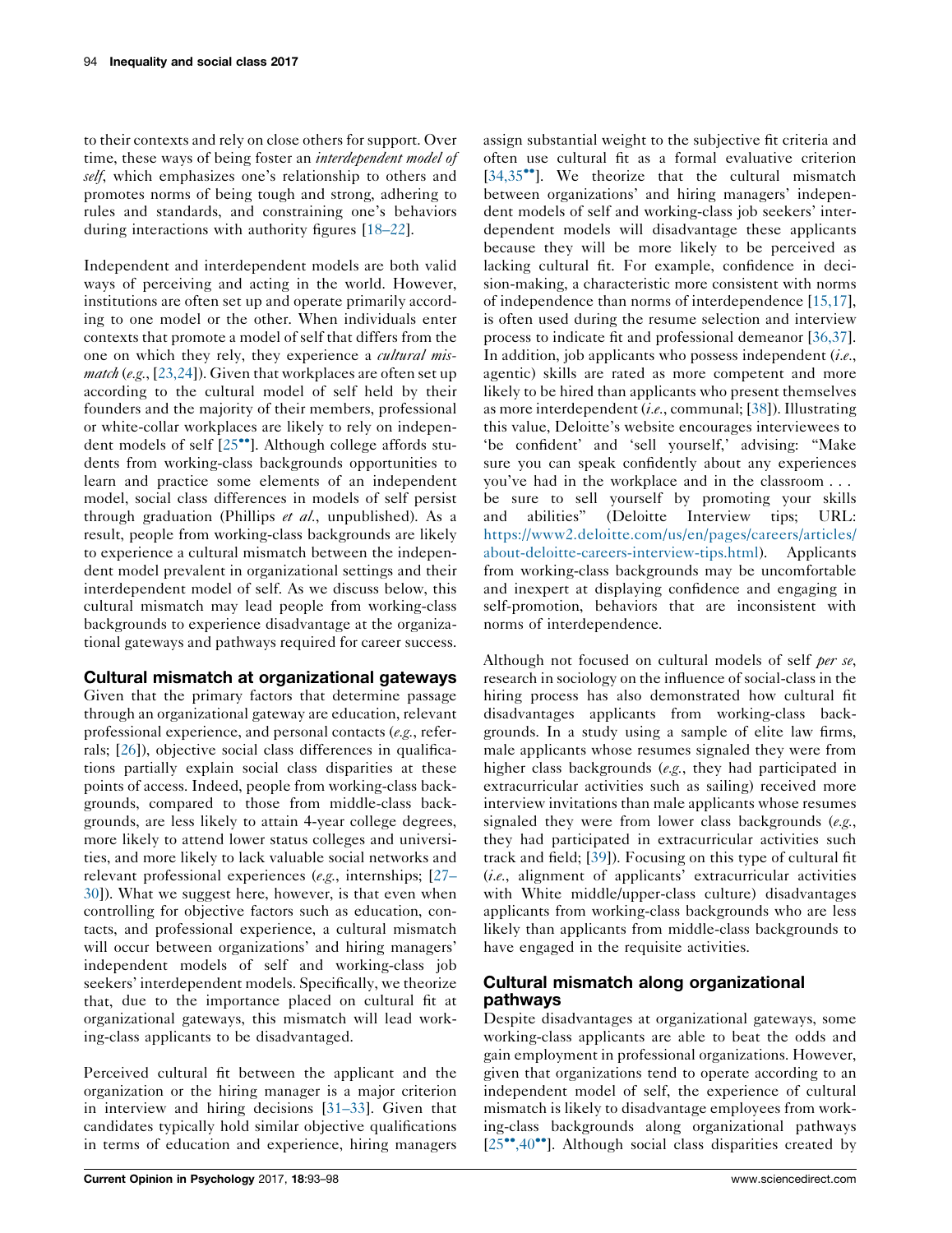cultural mismatches have been explored in the context of pathways in higher education (e.g., [\[24,41](#page-4-0)]), little research in psychology examines how cultural mismatches shape social class outcomes in the workplace. We focus on the following three key factors that we theorize are likely to contribute to these mismatches in the workplace: personality and interaction styles, leveraging existing relationships, and building a broad network. Further, given the importance of these factors in promoting career success, we propose that cultural mismatches in these areas will hinder the success of employees from working-class, compared to middle-class, backgrounds.

## Personality and interaction styles

One predictor of career achievement emphasized in the management literature is possession of the 'right' personality characteristics, including, being proactive [\[42–44\]](#page-4-0) and agentic [[45,46\]](#page-4-0). In order for individuals to attain upward mobility in their organizations, it is important to challenge authority, exert influence, and use impression-management skills [[43\]](#page-4-0). Another predictor of career achievement is engaging in the 'right' interaction styles. Employees are often rewarded for challenging the status quo as they attempt to promote positive organizational change [[47](#page-5-0)], and for their use of political skill, interpersonal influence, and ingratiation in interactions with others [\[48\]](#page-5-0). Although employees from working-class backgrounds who make it through organizational gateways may possess a strong work ethic and the ability to adjust to or be gritty in the face of suboptimal circumstances, these desirable personality characteristics and interaction styles do not match the traits and behaviors that are most often rewarded in organizations (e.g., [[14,24\]](#page-4-0)).

In turn, we theorize that employees from working-class backgrounds are disadvantaged along this organizational pathway by cultural mismatch in the following two ways. First, given the interdependent norms of respecting authority and complying with rules and norms, employees from working-class backgrounds may be less likely to challenge coworkers' or managers' ideas, or offer dissenting opinions, behaviors that are praised in most organizations [\[47](#page-5-0)]. Similarly, employees from working-class backgrounds may be less likely to possess the strong sense of personal mastery that is often critical in obtaining leadership positions [\[49](#page-5-0)]. Second, given the interdependent norms of being authentic and loyal, employees from working-class backgrounds may feel uncomfortable and inauthentic performing the self-serving interpersonal tactics rewarded in organizational pathways [50 [,51](#page-5-0)]. For example, when high power positions require disingenuous or calculating behaviors, people from working-class backgrounds report lower desire for those positions, com-pared to people from middle-class backgrounds [\[50](#page-5-0)<sup>°</sup>].

### Leveraging existing relationships

One of the most crucial skills for upward career mobility is the ability to tap into existing relationships for information and social capital [\[52,53\]](#page-5-0). For example, important pathway events, such as employee evaluations, are influenced by employees' ability to leverage relationships, which calls for understanding others and influencing them for one's own objectives [\[54,55\]](#page-5-0). Compared to the politically inept, employees who engage in ingratiation behaviors are rated by their supervisors as being more helpful, considerate, and cooperative in the workplace [[56](#page-5-0)]. In turn, building rapport with one's supervisor over time can improve one's chances at attaining future promotions [\[57](#page-5-0)]. Importantly, these various methods of leveraging existing relationships are consistent with independent, but not interdependent, norms.

We theorize that employees from working-class backgrounds face cultural mismatches, and are, therefore, disadvantaged along this organizational pathway in two ways. First, the behaviors required for strategically leveraging existing relationships, particularly those with weak ties and authority figures (e.g., bosses and managers), are mismatched with norms of interdependence. For example, people from working-class backgrounds are less likely than those from middle-class backgrounds to both seek help from authority figures and approach such individuals directly, when they do seek help [[21,22](#page-4-0)]. Instead, people from working-class contexts are likely to turn to trusted, strong, and close relationships even in situations in which it would be most effective to turn to a broader and more dispersed network (i.e., job loss; [58°]). [Second,](#page-5-0) given that managers are often from middle-class backgrounds, their models of self are likely to mismatch the models held by employees from working-class backgrounds. Such dissimilarity may decrease understanding, make these cross-class interactions difficult, and, ultimately, hamper employees' career success by decreasing their ability to leverage these relationships. Indeed, research shows that career mentorship is less beneficial for the early career promotions of employees from working-class backgrounds than it is for their middle-class counterparts [\[59](#page-5-0) ].

#### Building a broad network

Finally, career success in professional organizations also requires the ability to cultivate and maintain a broad network [[60,61](#page-5-0)] with weak ties [\[62](#page-5-0)]. In order to build and maintain this type of network, employees need to focus on increasing the number and diversity of their contacts, participate in networking events and social functions, and develop relationships with the 'right' people  $(i.e.,$  those who have the potential to benefit one's career; [[63\]](#page-5-0)). Importantly, these behaviors, which treat others as resources and connections to be used for personal gain, are consistent with norms of independence, but do not match norms of interdependence.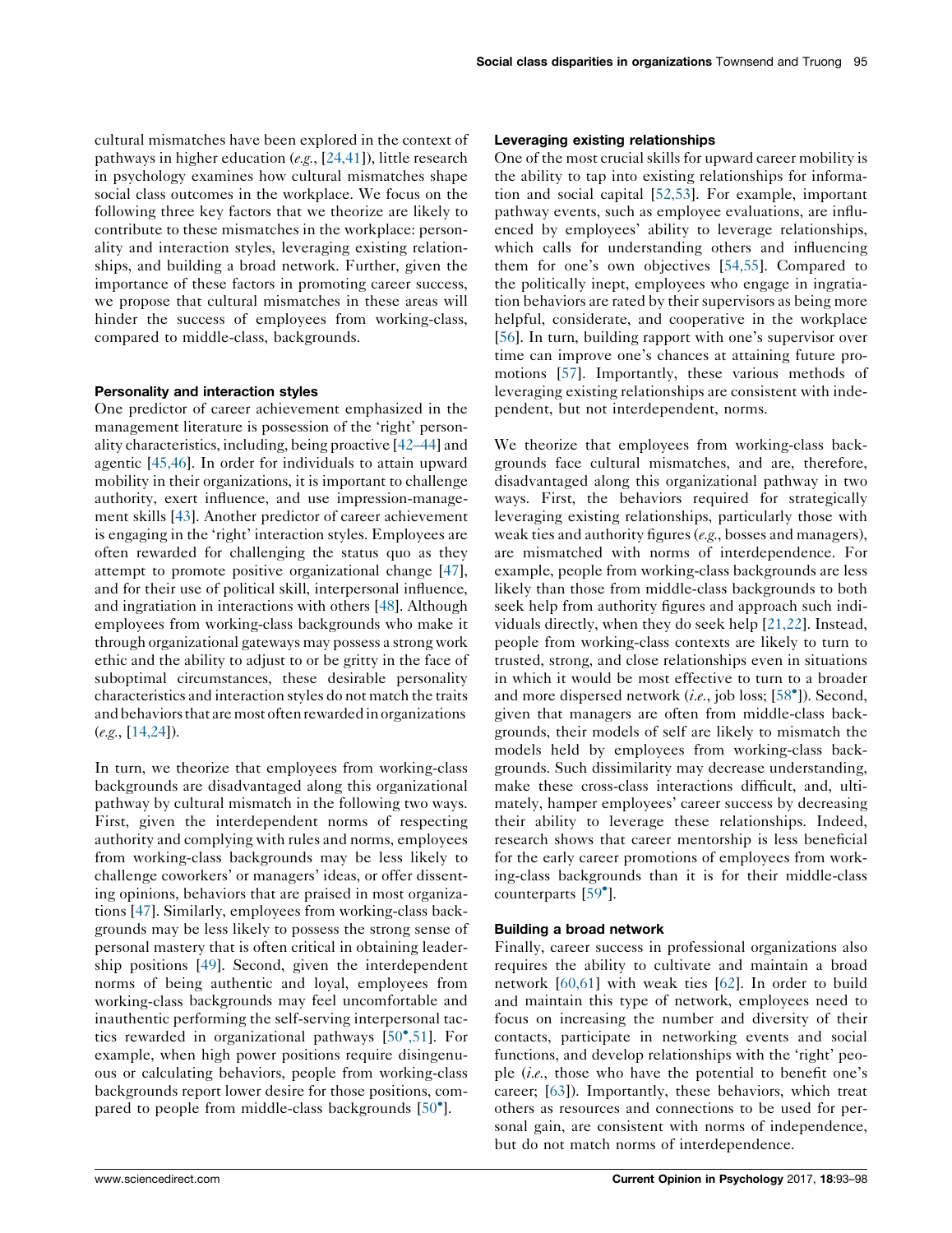<span id="page-3-0"></span>We theorize that people from working-class backgrounds face a cultural mismatch along this organizational pathway and are, therefore, disadvantaged. For example, forging relationships for the sake of building self-serving connections aligns closely with the independent norm of influencing others, but is less consistent with interdependent norms of responding to the needs, preferences, and interests of others [[51\]](#page-5-0). As a result of this inconsistency and, perhaps, their low trust of others outside of their immediate social circle (i.e., family and close friends; [\[64](#page-5-0)]), people from working-class backgrounds may feel uncomfortable engaging in networking behaviors. Consistent with this, people from working-class backgrounds are more likely than those from middle-class backgrounds to indicate that building weak ties makes them feel uncomfortable [50 ]. [Unsurprisingly,](#page-5-0) relative to people from middle-class backgrounds, people from workingclass backgrounds tend to have smaller networks that are denser and less diverse [7,65]. In addition, their strong ties may be less helpful for professional development than the strong ties held by people from middle-class backgrounds [\[66,67\]](#page-5-0).

# **Conclusion**

The research reviewed supports the notion that people from working-class backgrounds face obstacles both at organizational gateways and along organizational pathways. Despite comparable qualifications, and even after gaining access, social class disparities persist due to a mismatch between the independent models of self valued in professional organizations and the interdependent models espoused by job applicants and employees from working-class backgrounds. Importantly, we do not mean to suggest that interdependent models of self are ineffective or inferior *per se*—they are a disadvantage only due to their mismatch with independent models that predominate professional organizations.

In order to maximize individual, group, and firm performance, it may be necessary for organizations to capitalize on valuable interdependent skills held by working-class employees (e.g., high emotional intelligence; [[68,69\]](#page-5-0)) and encourage interdependent behaviors such as collaboration and working toward shared goals [\[70,71\]](#page-5-0). Consistent with the notion that interdependence can be beneficial, recent research suggests that leaders from working-class backgrounds  $(i.e.,$  whose parents had lower incomes) can be more effective than those from middle-class backgrounds in some organizational contexts  $(i.e.,$  the United States Army; [\[72](#page-5-0)]). Thus, as organizations seek routes to improved performance, they should leverage the benefits of interdependence by broadening the skillsets required for hiring and career advancement to include interdependent behaviors and explicitly educating applicants and employees from working-class backgrounds about the independent 'rules of the game'

required to successfully pass through organizational gateways and pathways [\[73](#page-5-0)].

## Conflict of interest statement

Nothing declared.

## Acknowledgements

The authors thank Brittany Torrez for assistance with manuscript preparation and proofreading.

#### References and recommended reading

Papers of particular interest, published within the period of review, have been highlighted as:

- of special interest
- •• of outstanding interest
- 1. Laurison D, Friedman S: The class pay gap in higher professional and managerial occupations. Am. Sociol. Rev. 2016, 81:668-695 <http://dx.doi.org/10.1177/0003122416653602>.
- 2. Bartik TJ, Hershbein BJ: Degrees of poverty: family income background and the college earnings premium. Employ. Res. Newsl. 2016, 23:1-3 [http://dx.doi.org/10.17848/1075-8445.23\(3\)-](http://dx.doi.org/10.17848/1075-8445.23(3)-1) [1.](http://dx.doi.org/10.17848/1075-8445.23(3)-1)
- 3. Markus HR, Kitayama S: Culture and the self: implications for cognition, emotion, and motivation. Psychol. Rev. 1991, 98:224- 253 <http://dx.doi.org/10.1037/0033-295X.98.2.224>.
- 4.  $\bullet$ Markus HR, Kitayama S: Cultures and selves: a cycle of mutual constitution. Perspect. Psychol. Sci. 2010, 5:420-430 [http://dx.](http://dx.doi.org/10.1177/1745691610375557) [doi.org/10.1177/1745691610375557](http://dx.doi.org/10.1177/1745691610375557).

In this review paper, the authors provide definitions for self, culture, independence, and interdependence. In addition, the authors discuss how individuals both shape and are shaped by their sociocultural contexts (i.e.,the cycle of mutual constitution).

5.  $\cdot$ [Chugh](http://refhub.elsevier.com/S2352-250X(17)30095-7/sbref0025) D, Brief AP: 1964 was not that long ago: a story of gateways and [pathways](http://refhub.elsevier.com/S2352-250X(17)30095-7/sbref0025). In Diversity at Work. Edited by Brief AP. Cambridge University Press; [2008:318-340](http://refhub.elsevier.com/S2352-250X(17)30095-7/sbref0025).

This chapter addresses the question of why race and gender segregation still remains in organizations by distinguishing between organizational gateways and organizational pathways.

- 6. Cross SE, Madson L: Models of the self: self-construals and gender. Psychol. Bull. 1997, 122:5-36 [http://dx.doi.org/10.1037/](http://dx.doi.org/10.1037/0033-2909.122.1.5) [0033-2909.122.1.5](http://dx.doi.org/10.1037/0033-2909.122.1.5).
- 7. Argyle M: The [Psychology](http://refhub.elsevier.com/S2352-250X(17)30095-7/sbref0035) of Social Class. New York, NY: [Routledge;](http://refhub.elsevier.com/S2352-250X(17)30095-7/sbref0035) 1994.
- 8. Kohn ML, Schooler C: Class, occupation, and orientation. Am. Sociol. Rev. 1969, 34:659-678 [http://www.jstor.org.libproxy1.usc.](http://www.jstor.org.libproxy1.usc.edu/stable/2092303) [edu/stable/2092303](http://www.jstor.org.libproxy1.usc.edu/stable/2092303).
- 9. Markus HR, Conner A: Clash! 8 Cultural [Conflicts](http://refhub.elsevier.com/S2352-250X(17)30095-7/sbref0045) That Make Us

• *Who We Are.* New York, NY: Hudson Street Press; 2013.<br>This book explains how independent and interdependent cultural clashes Who We Are. New York, NY: [Hudson](http://refhub.elsevier.com/S2352-250X(17)30095-7/sbref0045) Street Press; 2013. (i.e., mismatches)occur between people of different backgrounds (e.g., social class, race, gender, religion, etc.) in the increasingly multicultural workplaces and communities.

- 10. Day JC, Newburger EC: The Big Payoff: [Educational](http://refhub.elsevier.com/S2352-250X(17)30095-7/sbref0050) Attainment and Synthetic Estimates of Work-Life Earnings. [Washington,](http://refhub.elsevier.com/S2352-250X(17)30095-7/sbref0050) DC: Bureau of the [Census](http://refhub.elsevier.com/S2352-250X(17)30095-7/sbref0050) (DOC); 2002.
- 11. Evans GW, Gonnella C, Marcynyszyn LA, Gentile L, Salpekar N: The role of chaos in poverty and children's socioemotional adjustment. Psychol. Sci. 2005, 16:560-565 [http://dx.doi.org/](http://dx.doi.org/10.1111/j.0956-7976.2005.01575.x) [10.1111/j.0956-7976.2005.01575.x.](http://dx.doi.org/10.1111/j.0956-7976.2005.01575.x)
- 12. Kraus MW, Piff PK, Keltner D: Social class, sense of control, and social explanation. J. Pers. Soc. Psychol. 2009, 97:992-1004 [http://dx.doi.org/10.1037/a0016357.](http://dx.doi.org/10.1037/a0016357)
- 13. Lareau A: Invisible inequality: social class and childrearing in black families and white families. Am. Sociol. Rev. 2002, 67:747- 776 <http://www.jstor.org.libproxy1.usc.edu/stable/3088916>.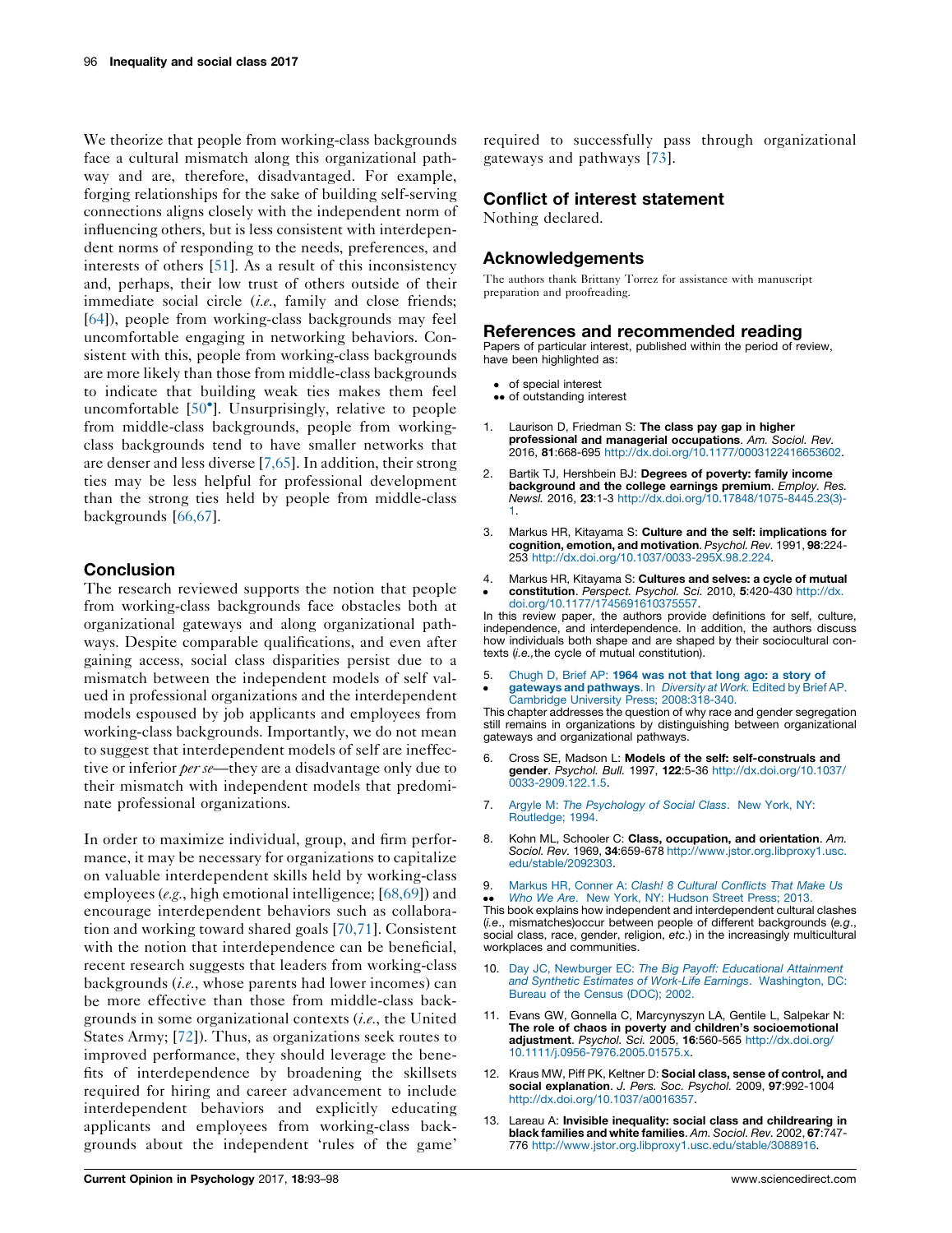- <span id="page-4-0"></span>14. Markus HR, Kitayama S: Culture, self, and the reality of the social. Psychol. Inq. 2003, 14:277-283 [http://dx.doi.org/10.1080/](http://dx.doi.org/10.1080/1047840X.2003.9682893) [1047840X.2003.9682893](http://dx.doi.org/10.1080/1047840X.2003.9682893).
- 15. Snibbe AC, Markus HR: You can't always get what you want: educational attainment, agency, and choice. J. Pers. Soc. Psychol. 2005, 88:703-720 [http://dx.doi.org/10.1037/0022-](http://dx.doi.org/10.1037/0022-3514.88.4.703) [3514.88.4.703](http://dx.doi.org/10.1037/0022-3514.88.4.703).
- 16. Stephens NM, Fryberg SA, Markus HR: When choice does not equal freedom: a sociocultural analysis of agency in working**class American contexts**. Soc. *Psychol. Pers. Sci.* 2011, **2**:33-41<br>[http://dx.doi.org/10.1177/1948550610378757.](http://dx.doi.org/10.1177/1948550610378757)
- 17. Stephens NM, Markus HR, Townsend SS: Choice as an act of meaning: the case of social class. J. Pers. Soc. Psychol. 2007, 93:814-830 <http://dx.doi.org/10.1037/0022-3514.93.5.814>.
- 18. Chen E, Matthews KA: Cognitive appraisal biases: an approach to understanding the relation between socioeconomic status and cardiovascular reactivity in children. Ann. Behav. Med. 2001, 23:101-111 [http://dx.doi.org/10.1207/](http://dx.doi.org/10.1207/S15324796ABM2302_4) [S15324796ABM2302\\_4](http://dx.doi.org/10.1207/S15324796ABM2302_4).
- 19. Lachman ME, Weaver SL: The sense of control as a moderator of social class differences in health and well-being. J. Pers. Soc. Psychol. 1998, 74:763-773 [http://dx.doi.org/10.1037/0022-](http://dx.doi.org/10.1037/0022-3514.74.3.763) [3514.74.3.763](http://dx.doi.org/10.1037/0022-3514.74.3.763).
- 20. Lamont M: The Dignity of [Working](http://refhub.elsevier.com/S2352-250X(17)30095-7/sbref0100) Men: Morality and the Boundaries of Race, Class, and [Immigration](http://refhub.elsevier.com/S2352-250X(17)30095-7/sbref0100). Cambridge, MA: Harvard [University](http://refhub.elsevier.com/S2352-250X(17)30095-7/sbref0100) Press; 2000.
- 21. Calarco JM: "I need help!" Social class and children's help**seeking in elementary school**. *Am. Sociol. Rev.* 2011, **76**:862-<br>882 [http://dx.doi.org/10.1177/0003122411427177.](http://dx.doi.org/10.1177/0003122411427177)
- 22. Kim YK, Sax LJ: Student–faculty interaction in research universities: differences by student gender, race, social class, and first-generation status. Res. High. Educ. 2009, 50:437-459 <http://dx.doi.org/10.1007/s11162-009-9127-x>.
- 23. Stephens NM, Fryberg SA, Markus HR, Johnson CS, Covarrubias R: Unseen disadvantage: how American universities' focus on independence undermines the academic performance of first-generation college students. J. Pers. Soc. Psychol. 2012, 102:1178-1197 [http://dx.doi.org/](http://dx.doi.org/10.1037/a0027143) [10.1037/a0027143.](http://dx.doi.org/10.1037/a0027143)
- 24. Stephens NM, Townsend SSM, Markus HR, Phillips LT: A cultural mismatch: independent cultural norms produce greater increases in cortisol and more negative emotions among first**generation college students**. J*. Exp. Soc. Psychol.* 2012,<br>**48**:1389-1393 <http://dx.doi.org/10.1016/j.jesp.2012.07.008>.
- 25. Stephens NM, Markus R, Phillips LT: **Social class culture cycles:**
- $\bullet$ **how three gateway contexts shape selves and fuel inequality.**<br>Annu. Rev. Psychol. 2014, **65**:611-634 [http://dx.doi.org/10.1146/](http://dx.doi.org/10.1146/annurev-psych-010213-115143) [annurev-psych-010213-115143](http://dx.doi.org/10.1146/annurev-psych-010213-115143).

This review paper integrates research from psychology, sociology, organizational behavior, anthropology, and education to demonstrate how social class culture cycles operate in gateway contexts (i.e., home, school, and workplace). It discusses how middle-class norms and expectations produce disadvantages for working-class employees in middle-class occupations and workplaces.

- 26. Behrenz L: Who gets the job and why? An [explorative](http://refhub.elsevier.com/S2352-250X(17)30095-7/sbref0130) study of employers' [recruitment](http://refhub.elsevier.com/S2352-250X(17)30095-7/sbref0130) behavior. J. Appl. Econ. 2001, 4:255- [278.](http://refhub.elsevier.com/S2352-250X(17)30095-7/sbref0130)
- 27. Cahalan M, Perna L: Indicators of Higher Education Equity in the United States: 45 Year Trend Report. Pell Institute for the Study of Opportunity in Higher Education; 2015. [http://files.eric.ed.gov/](http://files.eric.ed.gov/fulltext/ED555865.pdf) [fulltext/ED555865.pdf.](http://files.eric.ed.gov/fulltext/ED555865.pdf)
- 28. Engle J, Tinto V: Moving Beyond Access: College [Success](http://refhub.elsevier.com/S2352-250X(17)30095-7/sbref0140) for Low-income, [First-generation](http://refhub.elsevier.com/S2352-250X(17)30095-7/sbref0140) Students. Pell Institute for the Study of [Opportunity](http://refhub.elsevier.com/S2352-250X(17)30095-7/sbref0140) in Higher Education; 2008.
- 29. Hoxby C, Avery C: The missing ["one-offs":](http://refhub.elsevier.com/S2352-250X(17)30095-7/sbref0145) the hidden supply of [high-achieving,](http://refhub.elsevier.com/S2352-250X(17)30095-7/sbref0145) low-income students. Brookings Papers on [Economic](http://refhub.elsevier.com/S2352-250X(17)30095-7/sbref0145) Activity. 2012.
- 30. Gardner P: The Debate over Unpaid College [Internships](http://refhub.elsevier.com/S2352-250X(17)30095-7/sbref0150). Intern [Bridge;](http://refhub.elsevier.com/S2352-250X(17)30095-7/sbref0150) 2011.
- 31. Bowen DE, Ledford GE, Nathan BR: Hiring for the [organization,](http://refhub.elsevier.com/S2352-250X(17)30095-7/sbref0155) not the job. Acad. Manag. [Perspect.](http://refhub.elsevier.com/S2352-250X(17)30095-7/sbref0155) 1991, 5:35-51.
- 32. Chatman JA: Matching people and [organizations:](http://refhub.elsevier.com/S2352-250X(17)30095-7/sbref0160) selection and [socialization](http://refhub.elsevier.com/S2352-250X(17)30095-7/sbref0160) in public accounting firms. Adm. Sci. Q. 1991, 36[:459-484.](http://refhub.elsevier.com/S2352-250X(17)30095-7/sbref0160)
- 33. Kristof-Brown AL: Perceived applicant fit: distinguishing between recruiters' perceptions of person-job and person-<br>organization fit. Pers. Psychol. 2000, 53:643-671 [http://dx.doi.](http://dx.doi.org/10.1111/j.1744-6570.2000.tb00217.x) [org/10.1111/j.1744-6570.2000.tb00217.x](http://dx.doi.org/10.1111/j.1744-6570.2000.tb00217.x).
- 34. Rivera LA: Hiring as cultural matching: the case of elite professional service firms. Am. Sociol. Rev. 2012, 77:999-1022 [http://dx.doi.org/10.1177/0003122412463213.](http://dx.doi.org/10.1177/0003122412463213)
- 35. Rivera LA: This book uncovers the hiring [processes](http://refhub.elsevier.com/S2352-250X(17)30095-7/sbref0175) of
- $\ddot{\phantom{0}}$ prestigious firms through interviews and [observation](http://refhub.elsevier.com/S2352-250X(17)30095-7/sbref0175) of hiring practices and argues that applicant [evaluations](http://refhub.elsevier.com/S2352-250X(17)30095-7/sbref0175) made by employers of elite [companies](http://refhub.elsevier.com/S2352-250X(17)30095-7/sbref0175) are biased towards those from privileged [backgrounds.](http://refhub.elsevier.com/S2352-250X(17)30095-7/sbref0175) It reveals how social class impacts social mobility by [demonstrating](http://refhub.elsevier.com/S2352-250X(17)30095-7/sbref0175) that elite employers look for [qualifications](http://refhub.elsevier.com/S2352-250X(17)30095-7/sbref0175) that signal affluence.. Pedigree: How Elite Students Get Elite Jobs. [Princeton,](http://refhub.elsevier.com/S2352-250X(17)30095-7/sbref0175) NJ: Princeton University [Press;](http://refhub.elsevier.com/S2352-250X(17)30095-7/sbref0175) 2015.
- 36. Bennett R: Employers' demands for personal transferable skills in graduates: a content analysis of 1000 job advertisements and an associated empirical study. J. Vocat. Educ. Train. 2002, 54:457-476 [http://dx.doi.org/10.1080/](http://dx.doi.org/10.1080/13636820200200209) [13636820200200209.](http://dx.doi.org/10.1080/13636820200200209)
- 37. Urtasun A, Núñez I: Work-based competences and careers prospects: a study of Spanish employees. Pers. Rev. 2012, 41:428-449 <http://dx.doi.org/10.1108/00483481211229366>.
- 38. Rudman LA, Glick P: Feminized management and backlash toward agentic women: the hidden costs to women of a kinder, gentler image of middle managers. J. Pers. Soc. Psychol. 1999, 77:1004-1010 [http://dx.doi.org/10.1037/0022-](http://dx.doi.org/10.1037/0022-3514.77.5.1004) [3514.77.5.1004](http://dx.doi.org/10.1037/0022-3514.77.5.1004).
- 39. Rivera LA, Tilcsik A: Class advantage, commitment penalty: the gendered effect of social class signals in an elite labor market. Am. Sociol. Rev. 2016, 81:1097-1131 [http://dx.doi.org/10.1177/](http://dx.doi.org/10.1177/0003122416668154) [0003122416668154.](http://dx.doi.org/10.1177/0003122416668154)
- 40. Stephens NM, Dittmann AD, [Townsend](http://refhub.elsevier.com/S2352-250X(17)30095-7/sbref0200) SSM: Social class and  $\ddot{\phantom{0}}$ models of [competence:](http://refhub.elsevier.com/S2352-250X(17)30095-7/sbref0200) how gateway institutions disadvantage [working-class](http://refhub.elsevier.com/S2352-250X(17)30095-7/sbref0200) Americans and how to intervene. In Handbook of [Competence](http://refhub.elsevier.com/S2352-250X(17)30095-7/sbref0200) and Motivation (2nd Edition): Theory and [Application.](http://refhub.elsevier.com/S2352-250X(17)30095-7/sbref0200) Edited by Elliot A, Dweck C, Yeager D. Guilford Press; [2017:512-528](http://refhub.elsevier.com/S2352-250X(17)30095-7/sbref0200).

This chapter examines how different social class contexts promote divergent views of what it means to be competent (i.e., models of competence). In addition, the authors demonstrate how the prevailing middle-class model of competence in schools and workplaces can disadvantage and undermine working-class individuals.

- Stephens NM, Markus HR, Fryberg SA: Social class disparities in health and education: reducing inequality by applying a sociocultural self model of behavior. Psychol. Rev. 2012, 119:723-744 <http://dx.doi.org/10.1037/a0029028>.
- 42. Crant JM: The Proactive Personality Scale and objective job performance among real estate agents. J. Appl. Psychol. 1995, 80:532-537 <http://dx.doi.org/10.1037/0021-9010.80.4.532>.
- 43. Seibert SE, Crant JM, Kraimer ML: Proactive personality and career success. J. Appl. Psychol. 1999, 84:416-427 [http://dx.doi.](http://dx.doi.org/10.1037/0021-9010.84.3.416) [org/10.1037/0021-9010.84.3.416.](http://dx.doi.org/10.1037/0021-9010.84.3.416)
- 44. Thompson JA: Proactive personality and job performance: a **social capital perspective**. *J. Appl. Psychol.* 2005, **90**:1011-1017<br>[http://dx.doi.org/10.1037/0021-9010.90.5.1011.](http://dx.doi.org/10.1037/0021-9010.90.5.1011)
- 45. Abele AE: The dynamics of masculine-agentic and femininecommunal traits: findings from a prospective study. J. Pers. Soc. Psychol. 2003, 85:768-776 [http://dx.doi.org/10.1037/0022-](http://dx.doi.org/10.1037/0022-3514.85.4.768) [3514.85.4.768](http://dx.doi.org/10.1037/0022-3514.85.4.768).
- 46. Mollaret P, Miraucourt D: Is job performance independent from career success? A conceptual distinction between competence and agency. Scand. J. Psychol. 2016, 57:607-617 [http://dx.doi.org/10.1111/sjop.12329.](http://dx.doi.org/10.1111/sjop.12329)